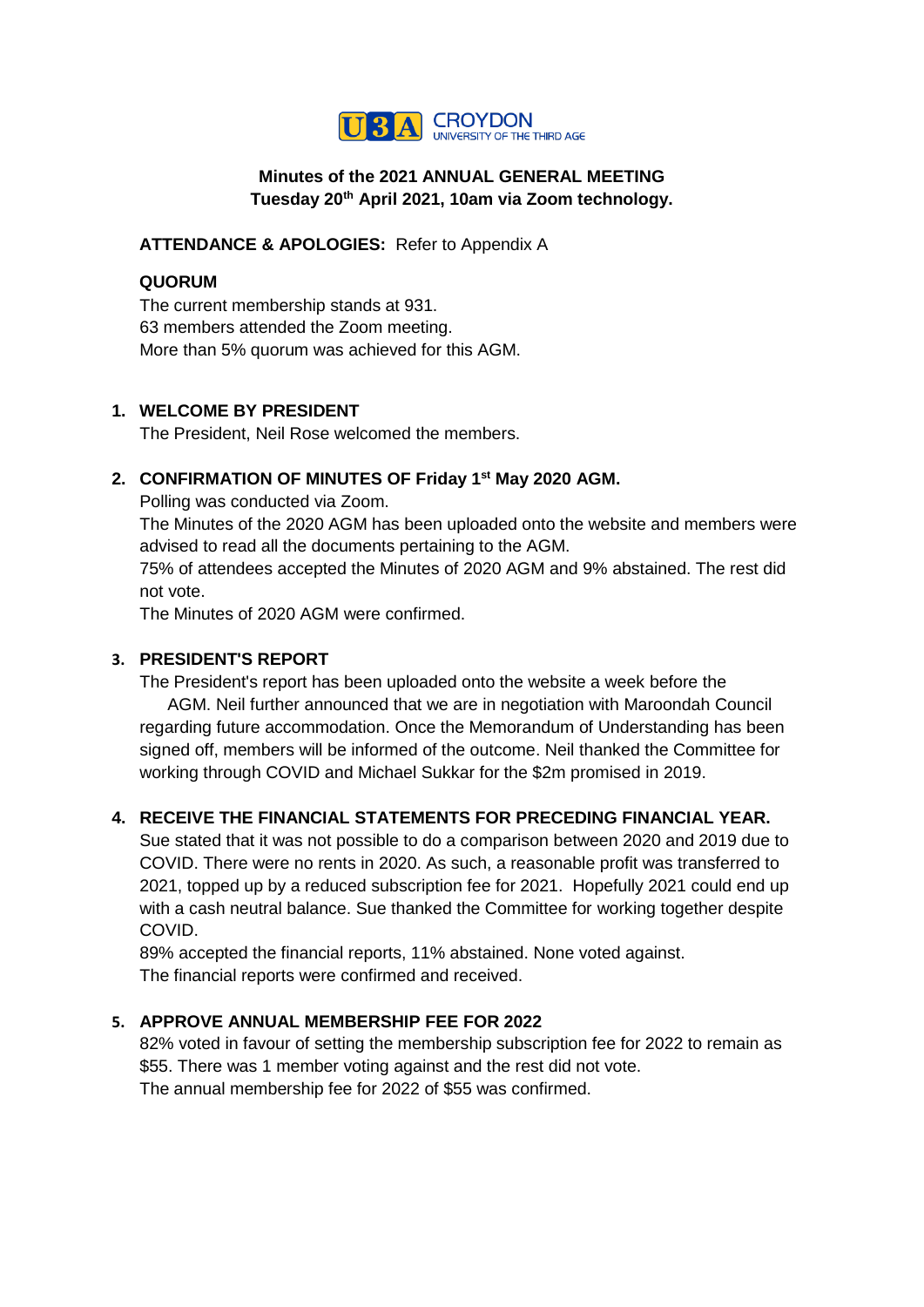## **6. NEW COMMITTEE**

All Committee positions were declared vacant and nominations received were shared on the zoom screen. The Nomination list was uploaded onto the website a week prior to AGM. It is also attached to the Minutes.

Neil thanked the previous committee and Sue Lakeland, former Volunteer Coordinator. Neil welcomed Barry Minchington for joining the General Committee of Management as Facilities Manager, Ray Cross for joining the IT subcommittee, Pam McAleese as new Volunteer Coordinator and Marg Dobson as Assistant Volunteer Coordinator.

| <b>POSITION</b>               | <b>NOMINEE</b>           | <b>NOMINATED BY</b>      | <b>SECONDED BY</b>     |
|-------------------------------|--------------------------|--------------------------|------------------------|
| President                     | <b>Neil Rose</b>         | Helen Amos               | Annie Cutler           |
| <b>Vice President</b>         | Frank Brown              | Annie Cutler             | Sue Martin             |
| Treasurer                     | Sue Martin               | <b>Neil Rose</b>         | Frank Brown            |
| Secretary                     | Annie Cutler             | Helen Amos               | <b>Neil Rose</b>       |
| <b>Course Administrator</b>   | Merv Amos                | Helen Amos               | Lyn Wall               |
| <b>Course Coordinator</b>     | Merv Amos                | Helen Amos               | Lyn Wall               |
| <b>Events Coordinator</b>     | <b>Christine Hawkins</b> | Patricia Davis           | Deirdre Morice         |
| <b>Facility Manager</b>       | Barry Minchington        | <b>Christine Hawkins</b> | <b>Geoff Steventon</b> |
| <b>Member Liaison Officer</b> | Ray Clark                | Sue Martin               | Annie Cutler           |
| Office Manager                | <b>Helen Amos</b>        | Merv Amos                | Judith Dowling         |
| System Administrator          | <b>Trevor Bellinger</b>  | <b>Neil Rose</b>         | Annie Cutler           |
| Venue Coordinator             | Sue Martin               | <b>Neil Rose</b>         | Frank Brown            |

A new committee was elected unopposed as follows:

# **7. REVISED U3A CROYDON INC CONSTITUTION**

There were 3 main Rules that were put to poll.

### **Rule 12 Annual Subscription**

Rule 12 (5) renumbered as Rule 12 (4). Rule 12 (5) to state that:

*"Annual subscription fees are not refundable after you have attended the first class or session".*

86% accepted, 11 % did not accept, 2% abstained.

### **Rule 17 Register of members**

Rule 17 (1) *"The Secretary or Person delegated by the management committee must keep and maintain a register of members".* 

96% accepted, 2% did not accept, 1% abstained.

### **Rule 33 Proxies**

(1) A financial member may appoint another financial member as his or her proxy to vote and speak on his or her behalf at a general meeting other than at a disciplinary appeal meeting.

(2) The appointment of a proxy must be in writing and signed by the member making the appointment.

(3) The member appointing the proxy may give specific directions as to how the proxy is to vote on his or her behalf, otherwise the proxy may vote on behalf of the member in any matter as he or she sees fit.